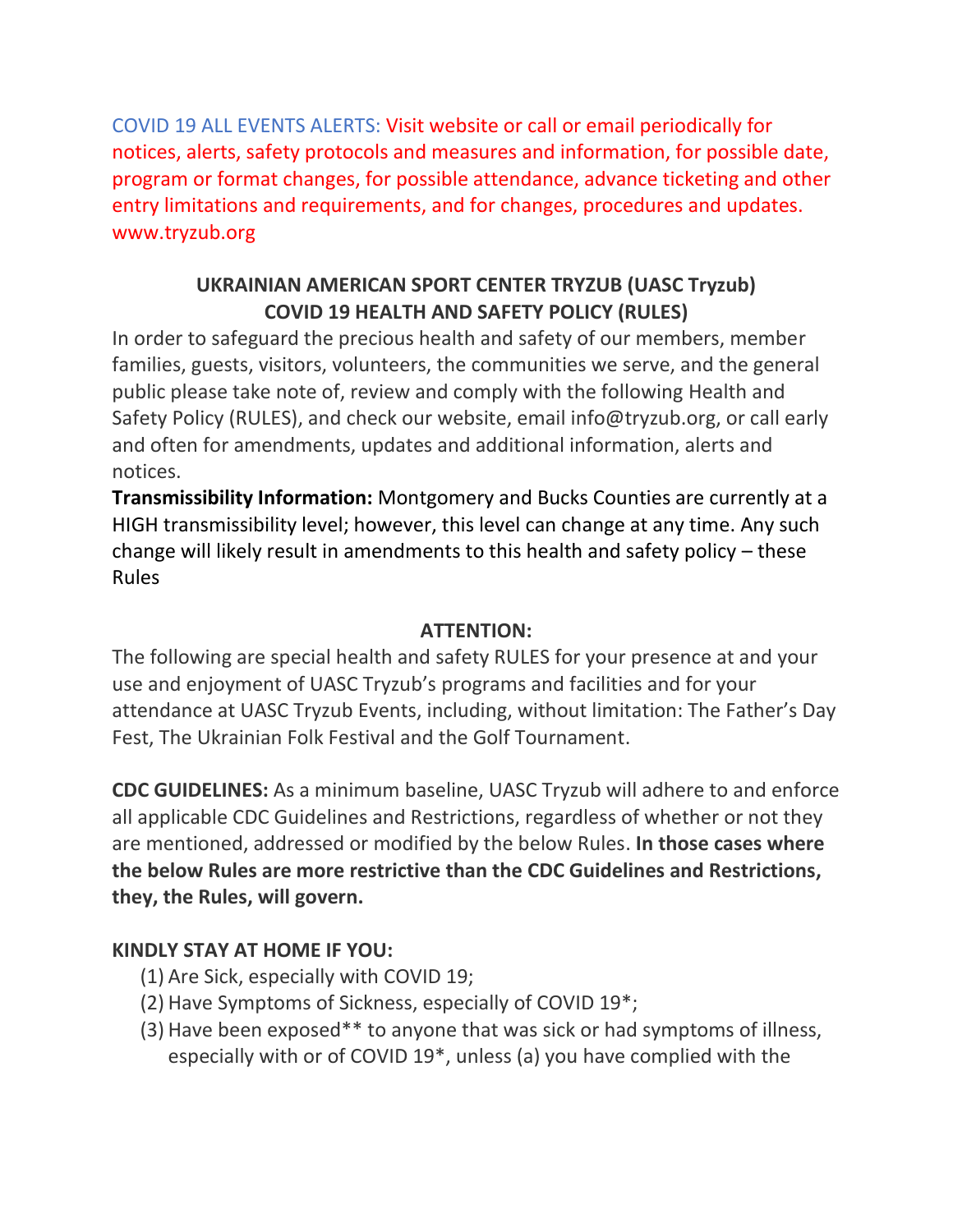CDC's Guidelines on quarantine and isolation\*\*\* AND (b) the exposure was more than 11 days ago;

- (4) Have Been Sick or Had Symptoms of Sickness, especially with COVID 19 or of COVID 19 \*, unless (a) you have fully complied with the CDC's Guidelines on quarantine and isolation \*\*\* AND (b) the end of the sickness and/or the last of the symptoms was or were more than 11 days ago;
- (5) Have quarantined or self-isolated or been advised to self-isolate within the last 11 days; or
- (6) Believe or even suspect, or have any reason to believe or to suspect, that you can be or are COVID 19 Contagious to others; or
- (7) For any reason are not in compliance with the CDC's COVID 19 standards, recommendations, guidelines, rules and regulations, especially those that pertain to Quarantine and Isolation. See [https://www.cdc.gov/coronavirus/2019-ncov/your-health/quarantine](https://www.cdc.gov/coronavirus/2019-ncov/your-health/quarantine-isolation.html)[isolation.html](https://www.cdc.gov/coronavirus/2019-ncov/your-health/quarantine-isolation.html)

\_\_\_\_\_\_\_\_\_\_\_\_\_\_\_ *\* Symptoms of COVID 19 include, but are not limited to: fever or chills, cough, shortness of breath or difficulty breathing, fatigue, muscle or body aches, headache, loss or affected sense of smell or taste, sore throat, congestion or runny nose, nausea or vomiting, diarrhea, flu- like symptoms.*

*\*\* How to Determine a Close Contact/Exposure for COVID 19: [https://www.cdc.gov/coronavirus/2019-ncov/daily-life-coping/determine](https://www.cdc.gov/coronavirus/2019-ncov/daily-life-coping/determine-close-contacts.html)[close-contacts.html](https://www.cdc.gov/coronavirus/2019-ncov/daily-life-coping/determine-close-contacts.html)*

\*\*\* CDC's Quarantine and isolation rules: [https://www.cdc.gov/coronavirus/2019-ncov/your-health/quarantine](https://www.cdc.gov/coronavirus/2019-ncov/your-health/quarantine-isolation.html)[isolation.html](https://www.cdc.gov/coronavirus/2019-ncov/your-health/quarantine-isolation.html)

**VACCINATIONS:** UASC Tryzub strongly recommends that you be fully vaccinated and up to date with any and all recommended additional boosters to your original vaccination(s). When are you up to date? See

<https://www.cdc.gov/coronavirus/2019-ncov/vaccines/stay-up-to-date.html>

## **MASKS**

Masks are not required indoors or outdoors; however, they are recommended as follows: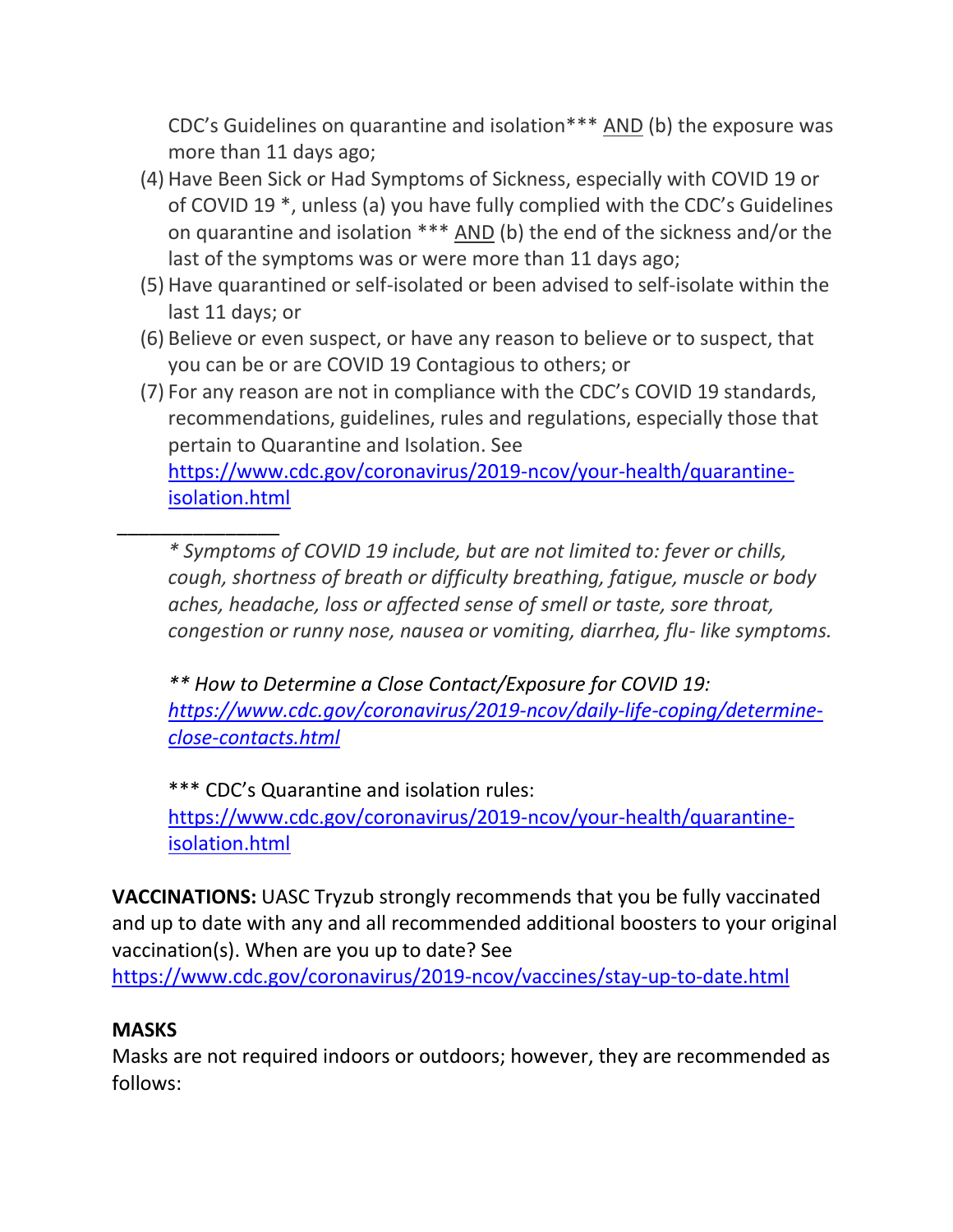- (1) Indoors unless you are seated eating or drinking especially during times when the transmissibility rate in either Bucks or Montgomery County is HIGH.
- (2) In crowded areas
- (3) If you are not fully vaccinated and up to date with boosters
- (4) If you are immuno-compromised, over 64 years old, or at high risk for severe disease\*\*\*\*, in which case the mask should be one that provides greater protection such as a well-fitting surgical mask or a KN95 mask; also you should talk to your healthcare provider about whether you need to wear a mask and take other precautions.
- (5) If you have a household or social contact with someone that is immunocompromised or at high risk for severe disease, in which case the mask should be one that provides greater protection such as a well-fitting surgical mask or a KN95 mask.

For information about the types of available masks, please see: [https://www.cdc.gov/coronavirus/2019-ncov/prevent-getting-sick/types-of](https://www.cdc.gov/coronavirus/2019-ncov/prevent-getting-sick/types-of-masks.html)[masks.html](https://www.cdc.gov/coronavirus/2019-ncov/prevent-getting-sick/types-of-masks.html)

*\*\*\*\* The underlying medical conditions at issue include, but are not limited to: cancer, chronic kidney disease, chronic lung diseases such as COPD, asthma, interstitial lung disease, cystic fibrosis and pulmonary hypertension, diabetes, dementia or other neurological conditions, diabetes, down syndrome, heart conditions, hypertension, HIV Infection, liver disease, obesity, sickle cell disease, pregnancy, current or former smokers, stroke or cerebrovascular disease and substance abuse disorders. See CDC Guidelines: [https://www.cdc.gov/coronavirus/2019-ncov/need-extra](https://www.cdc.gov/coronavirus/2019-ncov/need-extra-precautions/people-with-medical-conditions.html)[precautions/people-with-medical-conditions.html](https://www.cdc.gov/coronavirus/2019-ncov/need-extra-precautions/people-with-medical-conditions.html)*

## **NO CROWDING**

\_\_\_\_\_\_\_\_\_\_\_\_\_\_\_

- 1. Avoid crowded areas.
- 2. Do not crowd areas.

#### **WASH OR SANITIZE HANDS OFTEN**

#### **ADMISSION PROCEDURES**

1. Persons will not be admitted onto the premises, if they demonstrate symptoms of illness, especially those enumerated in the one star \* footnote above;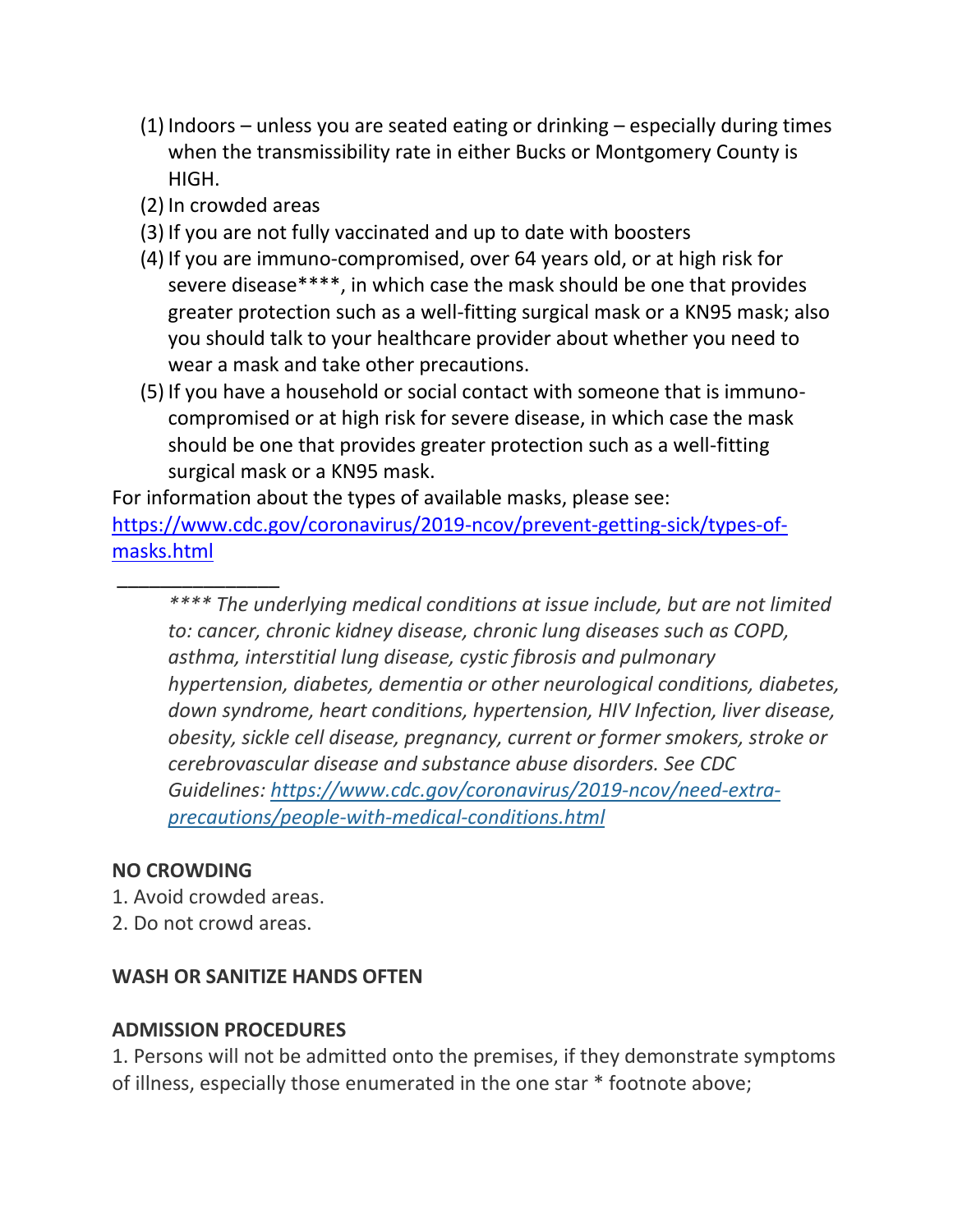2. At events, you will be handed a copy of the then obtaining Health and Safety Policy – please read it and abide by the rules.

#### **RECOMMENDED CDC GUIDANCE FOR YOUR REVIEW:**

Please review the CDC's Guidelines about **Large Gatherings** and **Small Gatherings** (as updated on Jan. 27, 2022): [https://www.cdc.gov/coronavirus/2019-ncov/your](https://www.cdc.gov/coronavirus/2019-ncov/your-health/gatherings.html)[health/gatherings.html](https://www.cdc.gov/coronavirus/2019-ncov/your-health/gatherings.html) . However, please also note the following language in them: "CDC is in the process of updating this page to align with the new [COVID-19](https://www.cdc.gov/coronavirus/2019-ncov/your-health/covid-by-county.html)  [Community Levels](https://www.cdc.gov/coronavirus/2019-ncov/your-health/covid-by-county.html). Updates will be posted here when available." Review the new Guidelines when they are published.

**ASSUMPTION OF THE RISK.** An inherent risk of exposure to COVID-19 exists in any public place where people are present. COVID-19 is an extremely contagious disease that can lead to severe illness and death. According to the Centers for Disease Control and Prevention, senior citizens and guests with underlying medical conditions are especially vulnerable.

In visiting UASC Tryzub's property you are aware, know, appreciate, understand, acknowledge and agree that:

- (1) An elevated, inherent risk of exposure to and contraction of Communicable Diseases, including but not limited to COVID-19\*, exists in any public place where people are present or where there is interaction with, between and among the general public. \*\*
- (2) It cannot at all be guaranteed that you will not be exposed to or contract COVID-19 or other Communicable Disease by visiting UASC Tryzub's property and that, as such, potential exposure to or contraction of COVID-19 or other Communicable Disease are risks inherent in your decision to do so.
- (3) By visiting UASC Tryzub's property, you acknowledge and confirm that you understand and expressly assume the risk that you may be exposed to or contract COVID 19 or another communicable disease, and that this risk includes associated dangers that include but are not limited to illness, sickness, medical complications, disease, physical and mental injuries, both foreseen and unforeseen and even death.